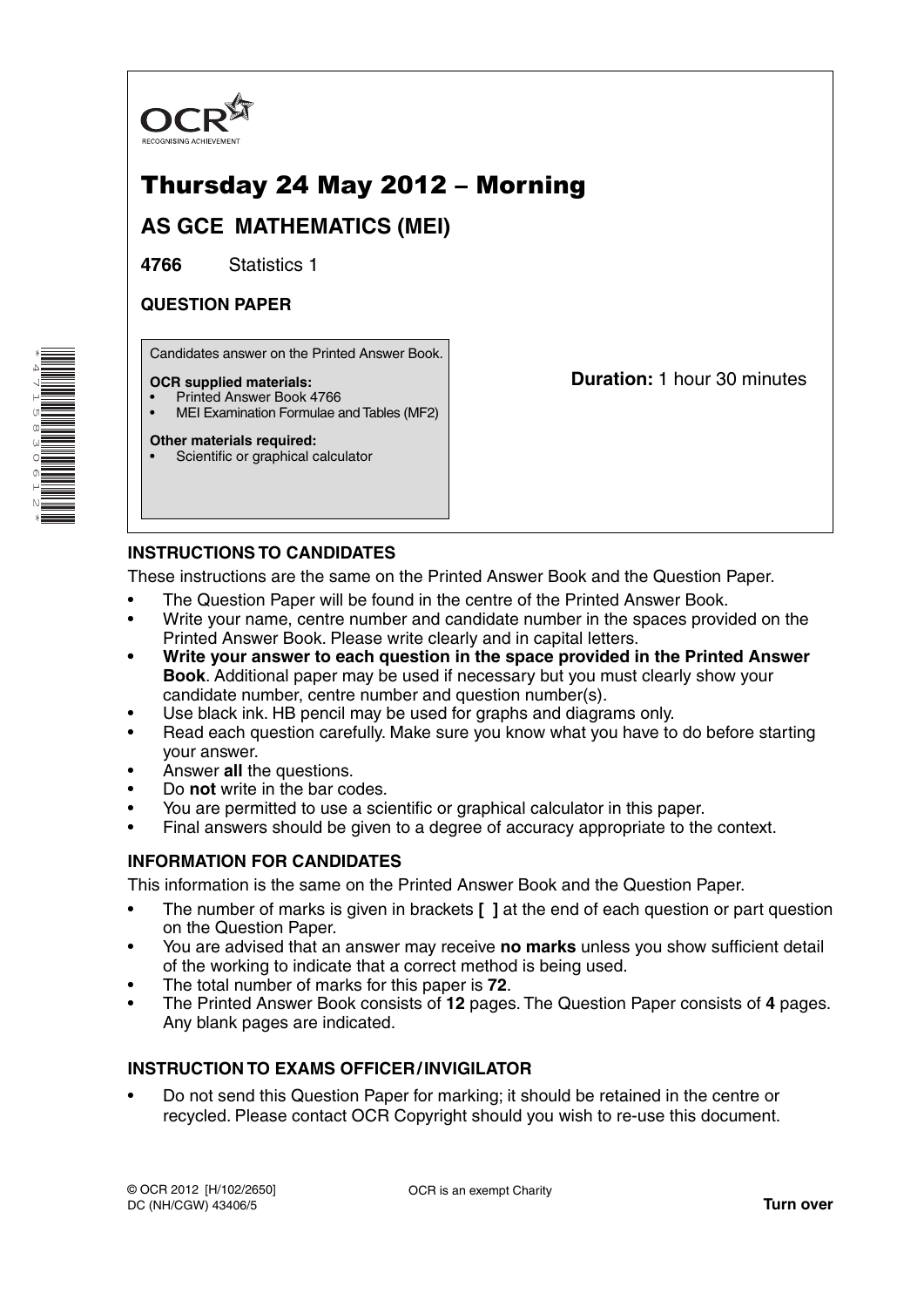### **Section A** (36 marks)

**1** At a garden centre there is a box containing 50 hyacinth bulbs. Of these, 30 will produce a blue flower and the remaining 20 will produce a red flower. Unfortunately they have become mixed together so that it is not known which of the bulbs will produce a blue flower and which will produce a red flower.

Karen buys 3 of these bulbs.

- **(i)** Find the probability that all 3 of these bulbs will produce blue flowers. **[3]**
- **(ii)** Find the probability that Karen will have at least one flower of each colour from her 3 bulbs. **[3]**
- **2** An examination paper consists of two sections. Section A has 5 questions and Section B has 9 questions. Candidates are required to answer 6 questions.
	- **(i)** In how many different ways can a candidate choose 6 questions, if 3 are from Section A and 3 are from Section B? **[3]**
	- **(ii)** Another candidate randomly chooses 6 questions to answer. Find the probability that this candidate chooses 3 questions from each section. **[3]**
- **3** At a call centre, 85% of callers are put on hold before being connected to an operator. A random sample of 30 callers is selected.

| (i) Find the probability that exactly 29 of these callers are put on hold.   |                   |
|------------------------------------------------------------------------------|-------------------|
| (ii) Find the probability that at least 29 of these callers are put on hold. | $\lceil 3 \rceil$ |

- **(iii)** If 10 random samples, each of 30 callers, are selected, find the expected number of samples in which at least 29 callers are put on hold. **[2]**
- **4** It is known that 8% of the population of a large city use a particular web browser. A researcher wishes to interview some people from the city who use this browser. He selects people at random, one at a time.
	- **(i)** Find the probability that the first person that he finds who uses this browser is

|     | $(A)$ the third person selected,     |                |
|-----|--------------------------------------|----------------|
| (B) | the second or third person selected. | $\mathbf{[2]}$ |

- **(ii)** Find the probability that at least one of the first 20 people selected uses this browser. **[3]**
- **5** A manufacturer produces titanium bicycle frames. The bicycle frames are tested before use and on average 5% of them are found to be faulty. A cheaper manufacturing process is introduced and the manufacturer wishes to check whether the proportion of faulty bicycle frames has increased. A random sample of 18 bicycle frames is selected and it is found that 4 of them are faulty. Carry out a hypothesis test at the 5% significance level to investigate whether the proportion of faulty bicycle frames has increased. **[8]**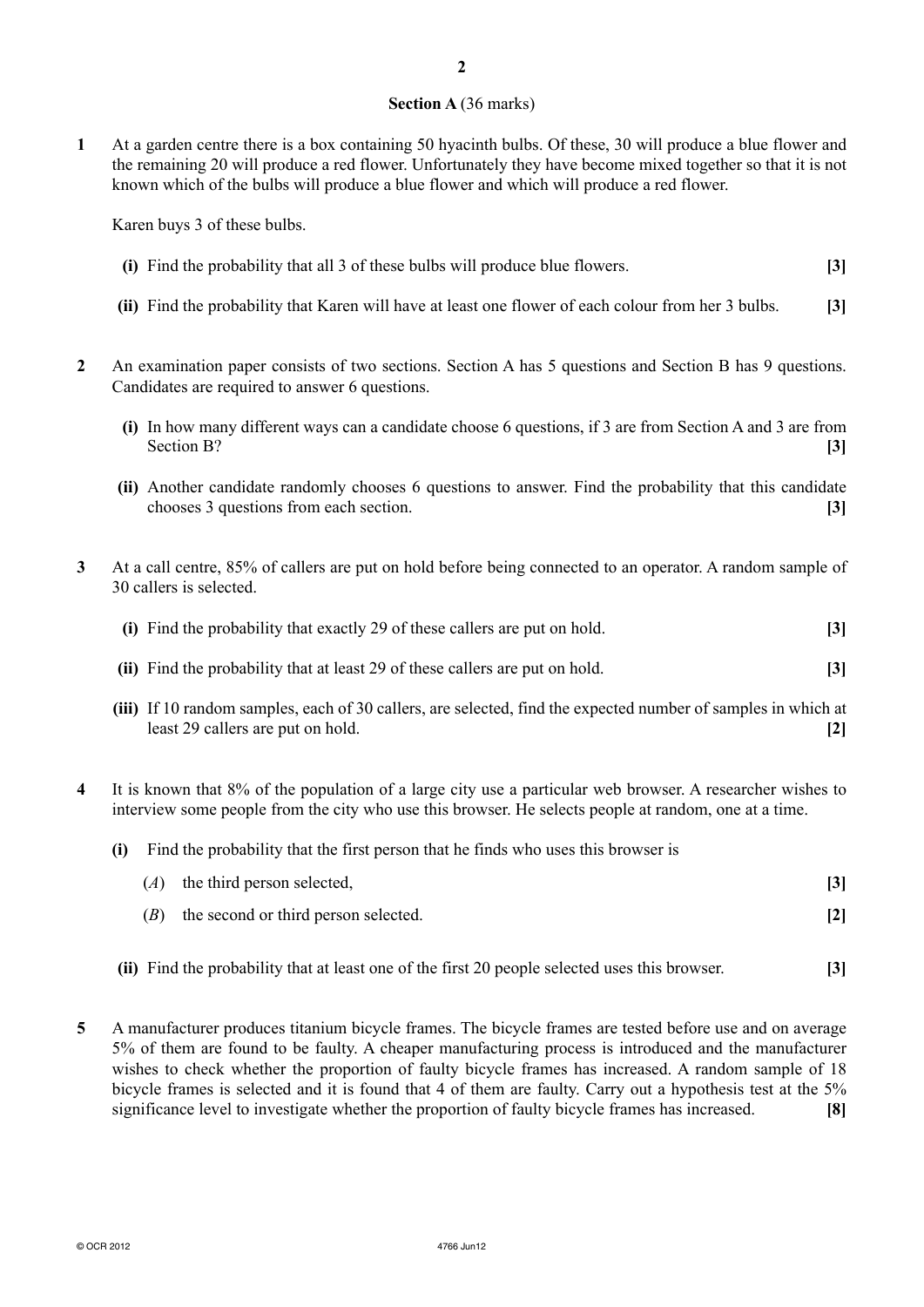#### **Section B** (36 marks)

**6** The engine sizes  $x \text{ cm}^3$  of a sample of 80 cars are summarised in the table below.

|           |  | Engine size $x$   500 $\le x \le 1000$   1000 $\le x \le 1500$   1500 $\le x \le 2000$   2000 $\le x \le 3000$   3000 $\le x \le 5000$ |  |
|-----------|--|----------------------------------------------------------------------------------------------------------------------------------------|--|
| Frequency |  |                                                                                                                                        |  |

- **(i)** Draw a histogram to illustrate the distribution. **[5]**
- **(ii)** A student claims that the midrange is 2750 cm3. Discuss briefly whether he is likely to be correct. **[1]**
- **(iii)** Calculate estimates of the mean and standard deviation of the engine sizes. Explain why your answers are only estimates. **[5]**
- **(iv)** Hence investigate whether there are any outliers in the sample. **[3]**
- **(v)** A vehicle duty of £1000 is proposed for all new cars with engine size greater than 2000 cm3. Assuming that this sample of cars is representative of all new cars in Britain and that there are 2.5 million new cars registered in Britain each year, calculate an estimate of the total amount of money that this vehicle duty would raise in one year. **[3]**
- **(vi)** Why in practice might your estimate in part **(v)** turn out to be too high? **[1]**
- **7** Yasmin has 5 coins. One of these coins is biased with P(heads) = 0.6. The other 4 coins are fair. She tosses all 5 coins once and records the number of heads, *X*.

**(ii)** Show that  $P(X = 1) = 0.1375$ . [4]

The table shows the probability distribution of *X.*

| $P(X=r)$ 0.025 0.1375 | 0.3 | 0.325 | 0.175 | 0.0375 |
|-----------------------|-----|-------|-------|--------|

| (iii) Draw a vertical line chart to illustrate the probability distribution. | $\mathbf{[2]}$ |
|------------------------------------------------------------------------------|----------------|
|                                                                              |                |

 **(iv)** Comment on the skewness of the distribution. **[1]**

- **(v)** Find E(*X* ) and Var(*X* ). **[5]**
- **(vi)** Yasmin tosses the 5 coins three times. Find the probability that the total number of heads is 3. **[4]**